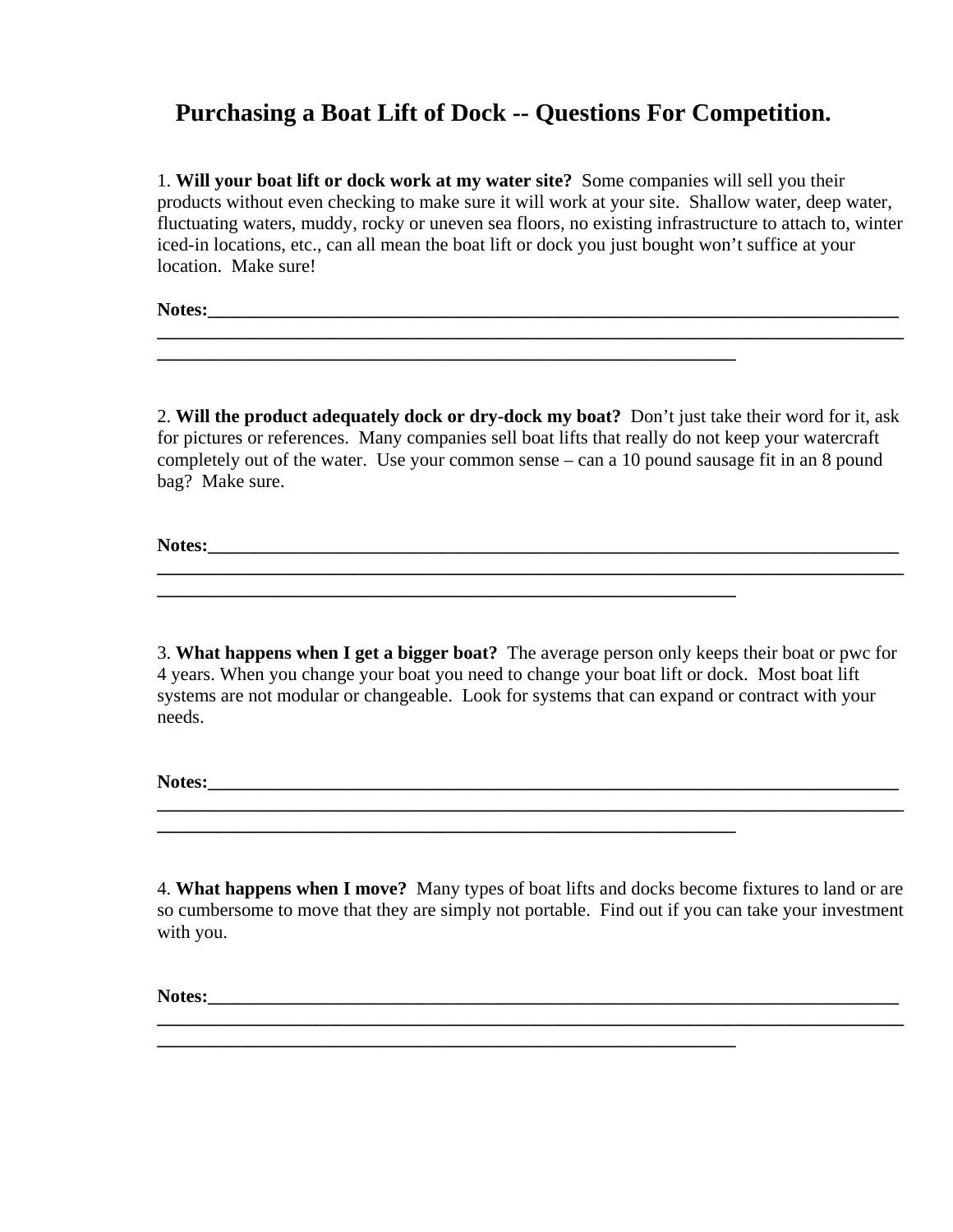5. **How long will this product last?** Most boat docks and lifts have warranties that vary from 1 to 10 years. But be careful – a "five year warranty" may only be on a minor portion of the product, while the remaining portion – often the most expensive mechanical parts – carry only a 1 or 2 season guarantee. Obviously, a lifetime warranty says a lot about a product's quality and design.

**Notes:\_\_\_\_\_\_\_\_\_\_\_\_\_\_\_\_\_\_\_\_\_\_\_\_\_\_\_\_\_\_\_\_\_\_\_\_\_\_\_\_\_\_\_\_\_\_\_\_\_\_\_\_\_\_\_\_\_\_\_\_\_\_\_\_\_\_\_\_\_\_\_\_\_\_**

 6. **Can I easily use this boat lift by myself?** One of the most relaxing and satisfying boating experiences can be had when riding by yourself. Check to be sure you can easily or practically use the boat lifting system without a helper or two. Some systems are very tedious to use solo, or darn near impossible. Make sure you can launch and dock by yourself!

**\_\_\_\_\_\_\_\_\_\_\_\_\_\_\_\_\_\_\_\_\_\_\_\_\_\_\_\_\_\_\_\_\_\_\_\_\_\_\_\_\_\_\_\_\_\_\_\_\_\_\_\_\_\_\_\_\_\_\_\_\_\_\_\_\_\_\_\_\_\_\_\_\_\_\_\_\_\_\_\_**

**\_\_\_\_\_\_\_\_\_\_\_\_\_\_\_\_\_\_\_\_\_\_\_\_\_\_\_\_\_\_\_\_\_\_\_\_\_\_\_\_\_\_\_\_\_\_\_\_\_\_\_\_\_\_\_\_\_\_\_\_\_\_**

**\_\_\_\_\_\_\_\_\_\_\_\_\_\_\_\_\_\_\_\_\_\_\_\_\_\_\_\_\_\_\_\_\_\_\_\_\_\_\_\_\_\_\_\_\_\_\_\_\_\_\_\_\_\_\_\_\_\_\_\_\_\_\_\_\_\_\_\_\_\_\_\_\_\_\_\_\_\_\_\_**

**Notes:\_\_\_\_\_\_\_\_\_\_\_\_\_\_\_\_\_\_\_\_\_\_\_\_\_\_\_\_\_\_\_\_\_\_\_\_\_\_\_\_\_\_\_\_\_\_\_\_\_\_\_\_\_\_\_\_\_\_\_\_\_\_\_\_\_\_\_\_\_\_\_\_\_\_**

 7. **Can I fully access my watercraft on this boat lift?** Some boat lifting devices do a wonderful job lifting a boat in the air. But, for that matter, so do tow motors and cranes. The problem is that *you* can't access the craft for easy boarding, loading, launching, dry-docking, unloading, cleaning, fueling or maintaining. When comparing boat lifting devices, make sure you consider the boarding and access – this is critical to your boating fun.

**\_\_\_\_\_\_\_\_\_\_\_\_\_\_\_\_\_\_\_\_\_\_\_\_\_\_\_\_\_\_\_\_\_\_\_\_\_\_\_\_\_\_\_\_\_\_\_\_\_\_\_\_\_\_\_\_\_\_\_\_\_\_\_\_\_\_\_\_\_\_\_\_\_\_\_\_\_\_\_\_**

Notes:

 8. **What happens if your boat dock or lift breaks?** Everything in the world – especially in the marine world – can break. The difference between a good boat dock or lift investment and a poor one is what you do to fix them when they break. Look for a system that has easy to replace modular sections, or does not need professional expertise, mechanics or a complete replacement when the "oops" happens.

**\_\_\_\_\_\_\_\_\_\_\_\_\_\_\_\_\_\_\_\_\_\_\_\_\_\_\_\_\_\_\_\_\_\_\_\_\_\_\_\_\_\_\_\_\_\_\_\_\_\_\_\_\_\_\_\_\_\_\_\_\_\_\_\_\_\_\_\_\_\_\_\_\_\_\_\_\_\_\_\_**

**\_\_\_\_\_\_\_\_\_\_\_\_\_\_\_\_\_\_\_\_\_\_\_\_\_\_\_\_\_\_\_\_\_\_\_\_\_\_\_\_\_\_\_\_\_\_\_\_\_\_\_\_\_\_\_\_\_\_\_\_\_\_**

**Notes:\_\_\_\_\_\_\_\_\_\_\_\_\_\_\_\_\_\_\_\_\_\_\_\_\_\_\_\_\_\_\_\_\_\_\_\_\_\_\_\_\_\_\_\_\_\_\_\_\_\_\_\_\_\_\_\_\_\_\_\_\_\_\_\_\_\_\_\_\_\_\_\_\_\_**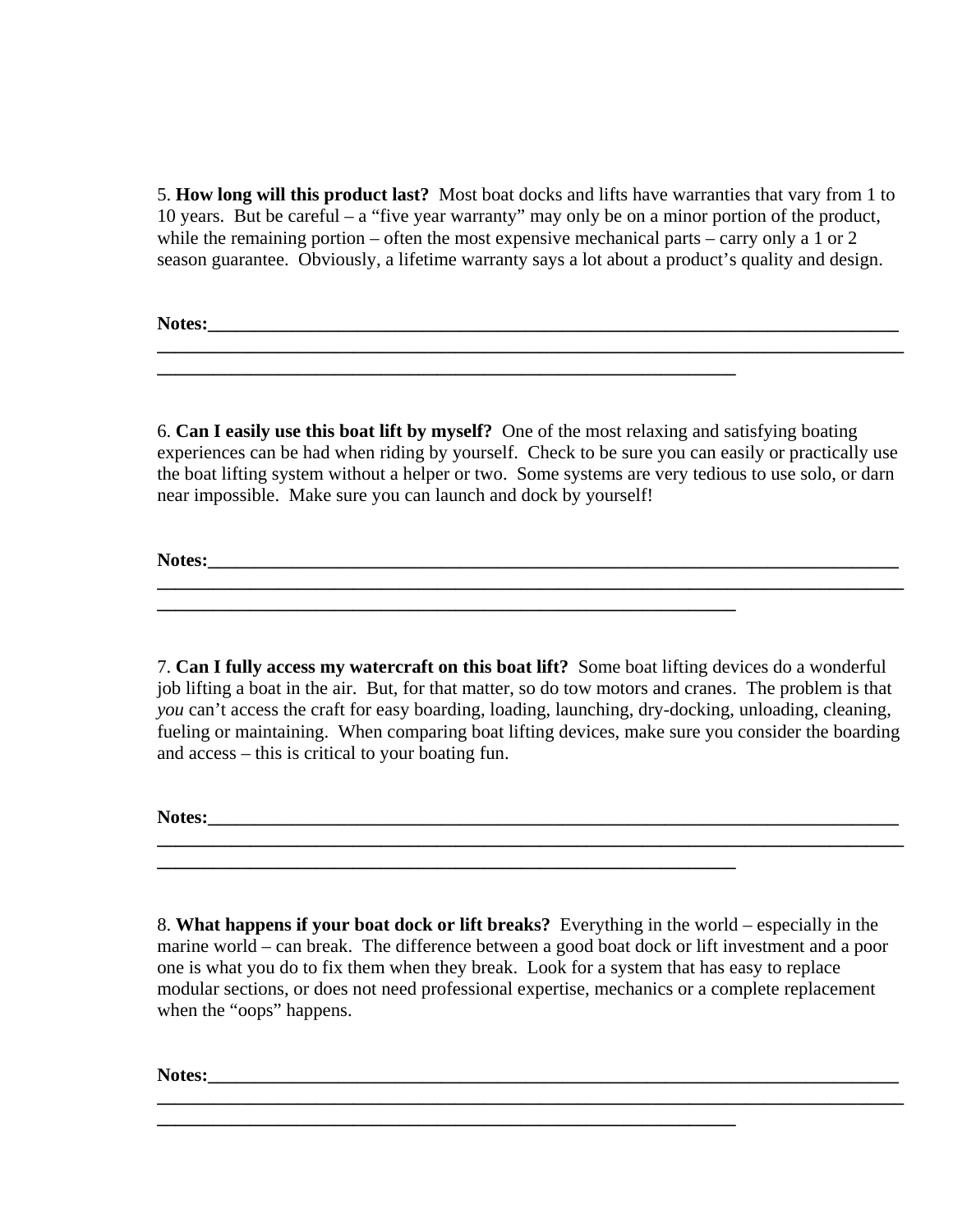9. **What are the maintenance costs?** Even when your boat lift or dock does not break or fail, it still will require some kinds of maintenance. Check to see if you can do it yourself and if not what annual costs your should expect.

**\_\_\_\_\_\_\_\_\_\_\_\_\_\_\_\_\_\_\_\_\_\_\_\_\_\_\_\_\_\_\_\_\_\_\_\_\_\_\_\_\_\_\_\_\_\_\_\_\_\_\_\_\_\_\_\_\_\_\_\_\_\_\_\_\_\_\_\_\_\_\_\_\_\_\_\_\_\_\_\_**

**\_\_\_\_\_\_\_\_\_\_\_\_\_\_\_\_\_\_\_\_\_\_\_\_\_\_\_\_\_\_\_\_\_\_\_\_\_\_\_\_\_\_\_\_\_\_\_\_\_\_\_\_\_\_\_\_\_\_\_\_\_\_**

**\_\_\_\_\_\_\_\_\_\_\_\_\_\_\_\_\_\_\_\_\_\_\_\_\_\_\_\_\_\_\_\_\_\_\_\_\_\_\_\_\_\_\_\_\_\_\_\_\_\_\_\_\_\_\_\_\_\_\_\_\_\_**

**\_\_\_\_\_\_\_\_\_\_\_\_\_\_\_\_\_\_\_\_\_\_\_\_\_\_\_\_\_\_\_\_\_\_\_\_\_\_\_\_\_\_\_\_\_\_\_\_\_\_\_\_\_\_\_\_\_\_\_\_\_\_**

**Notes:\_\_\_\_\_\_\_\_\_\_\_\_\_\_\_\_\_\_\_\_\_\_\_\_\_\_\_\_\_\_\_\_\_\_\_\_\_\_\_\_\_\_\_\_\_\_\_\_\_\_\_\_\_\_\_\_\_\_\_\_\_\_\_\_\_\_\_\_\_\_\_\_\_\_**

 10. **Does your boat lifting device need a permit?** In many areas, permanent structures can require a lengthy and costly permitting process. To avoid this, look for portable boat lifting devices that are sold as retail products, and check with your local authorities about the requirements for them. Almost without fail, the portable systems require a less involved or non-existent permitting process.

**Notes:\_\_\_\_\_\_\_\_\_\_\_\_\_\_\_\_\_\_\_\_\_\_\_\_\_\_\_\_\_\_\_\_\_\_\_\_\_\_\_\_\_\_\_\_\_\_\_\_\_\_\_\_\_\_\_\_\_\_\_\_\_\_\_\_\_\_\_\_\_\_\_\_\_\_**

 11. **What other add-on costs could there be?** Some boat lift and docking alternatives can involve many unforeseen costs. Permitting, dredging, pile-driving, environmental mitigation, gangways, access walkways, concrete footers, seawall reinforcing or rebuilding, electrical wiring, etc., all represent costs that may not have been considered along with the initial quote. What once looked like the least-cost alternative may end-up being the highest-cost, and not necessarily in return for the highest quality option. Look for products and quotes that are all-inclusive and do not rely on building or re-building existing infrastructure.

Notes:

 12. **Will your boat lift be allowed at my marina?** Many marinas and waterside condo associations have restrictions on mechanical boat lifts that can alter the existing docking structure or block the view of neighbors. Check to make sure that the alternatives you are researching will be allowed at your marina, and strongly consider a low-profile, floating dry-docking solution that does not rest on the existing docking structures or block the view of others.